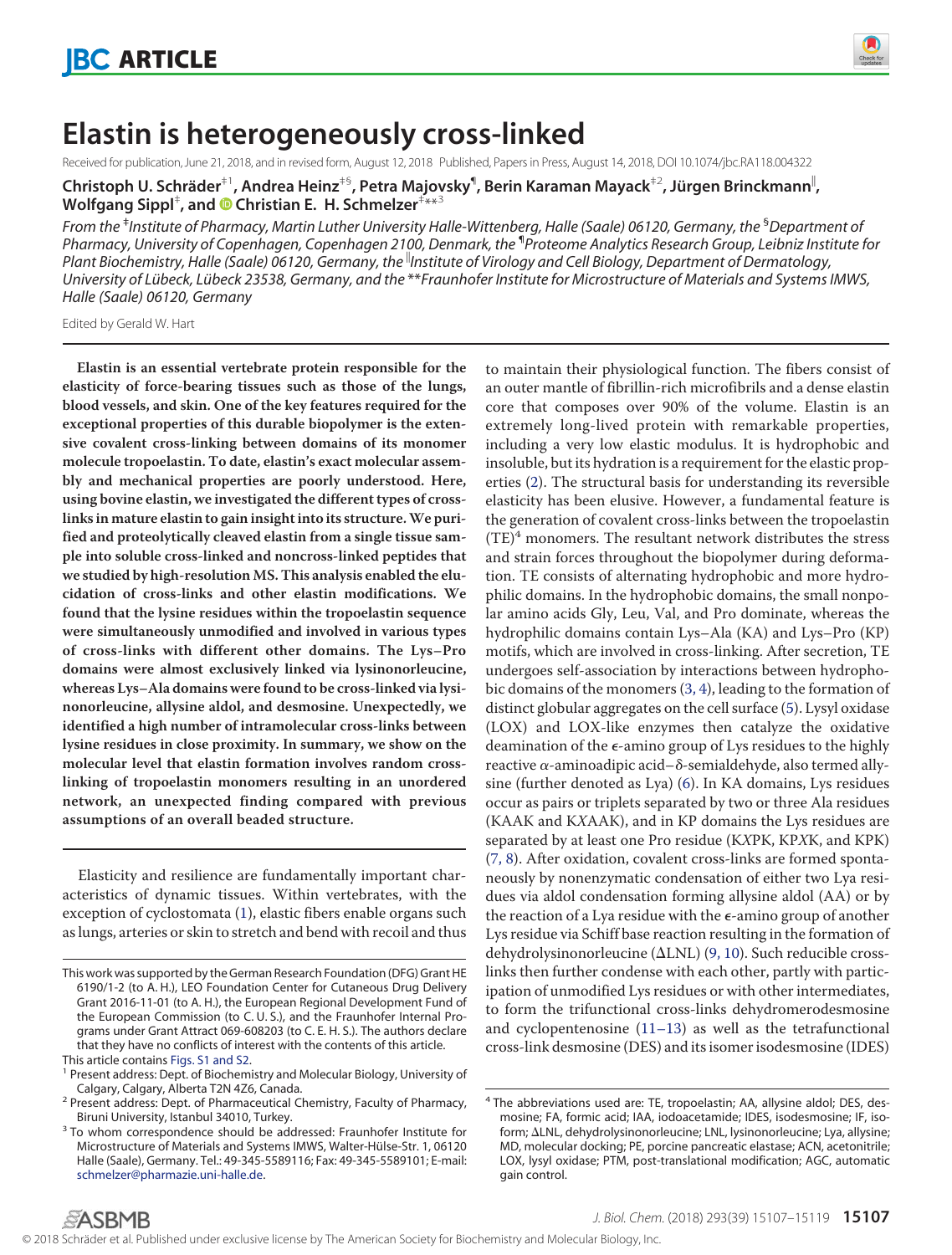<span id="page-1-0"></span>

**Figure 1. Chemical structures of cross-linking amino acids present in elastin: allysine aldol, isodesmosine, desmosine, and lysinonorleucine.** The original lysine residues composing these amino acids are indicated in *black*, *red, green,* and *blue*, respectively.

[\(14–](#page-11-12)[16\)](#page-11-13). The majority of TE's Lys residues are modified in the course of maturation [\(17\)](#page-11-14). The different types of cross-links coexist in mature elastin, and over time, dehydrolysinonorleucine and dehydromerodesmosine further get reduced to lysinonorleucine (LNL) and merodesmosine, respectively [\(18\)](#page-11-15). The most abundant cross-linking amino acids in elastin are the bifunctional and tetrafunctional amino acids [\(19\)](#page-11-16) shown in [Fig.](#page-1-0) [1.](#page-1-0) LNL and AA are also found in collagens, but DES and IDES are unique to elastin [\(20\)](#page-11-17). Although the types of cross-links present in elastin are well studied, very little is known about the exact pattern of cross-linking and hence the overall molecular organization of elastin. A better comprehension of its overall structure is required to understand the mechanical properties of elastic fibers as well as their mechanisms of formation and breakdown, especially as the latter contributes to pathologies such as pulmonary emphysema or cardiovascular diseases. However, the analysis of elastin's cross-links is very challenging due to their diversity, the tremendous number of possible combinations, and the repetitive nature of the precursor's primary structure. Complicated to deal with are further elastin's insolubility and splice variants, the resistance to specific proteases, and the presence of other post-translational modifications (PTMs).

The only exact cross-linking sites were determined more than 2 decades ago by Mecham and co-workers [\(21\)](#page-11-18). In that study, Brown-Augsburger *et al.* [\(21\)](#page-11-18) created an incompletely cross-linked elastin by impeding the activity of LOX/LOX-like enzymes in pigs. This trick made it possible to specifically digest elastin and to investigate some cross-link– containing peptides by amino acid analysis and Edman sequencing. Thus, the

authors demonstrated the involvement of domains 10, 19, and 25 in three cross-links. These results are also the basis of the proposed head-to-tail model [\(22\)](#page-11-19). However, these cross-links represent only a small part of the matter as elastin features a total of 10 KA and 6 KP domains, which can be covalently linked with each other by a multitude of different cross-links. To supplement the current knowledge and to attain a better understanding of the elastogenesis, we examined in this study the cross-links in unaltered and mature elastin. The application of state of the art high-resolution MS as well as in-house– developed software [\(16,](#page-11-13) [23,](#page-11-20) [24\)](#page-11-21) enabled us to gain new structural insight into the transition from TE to elastin.

# **Results**

# *Both KP and KA domains are incompletely cross-linked in mature elastin*

The identity of linear (noncross-linked) peptides can indirectly provide important information about putative crosslinking sites. After cleaving mature elastin by pancreatic elastase (PE), we identified 310 linear elastin peptides covering 78% of TE's sequence. The exact coverage and cleavage sites of PE are shown in [Fig. 2.](#page-2-0) The majority of linear peptides were released from hydrophobic domains, which are not involved in cross-linking. We identified partial hydroxylation of 16 Pro residues located in GXPG motifs, where X was Val, Ile, Leu, or Phe, and in one case within the motif LPA. We found no hydroxyprolines within any of the cross-linking motifs.

We observed that linear peptides containing motifs capable of being involved in cross-linking occurred at lower frequency

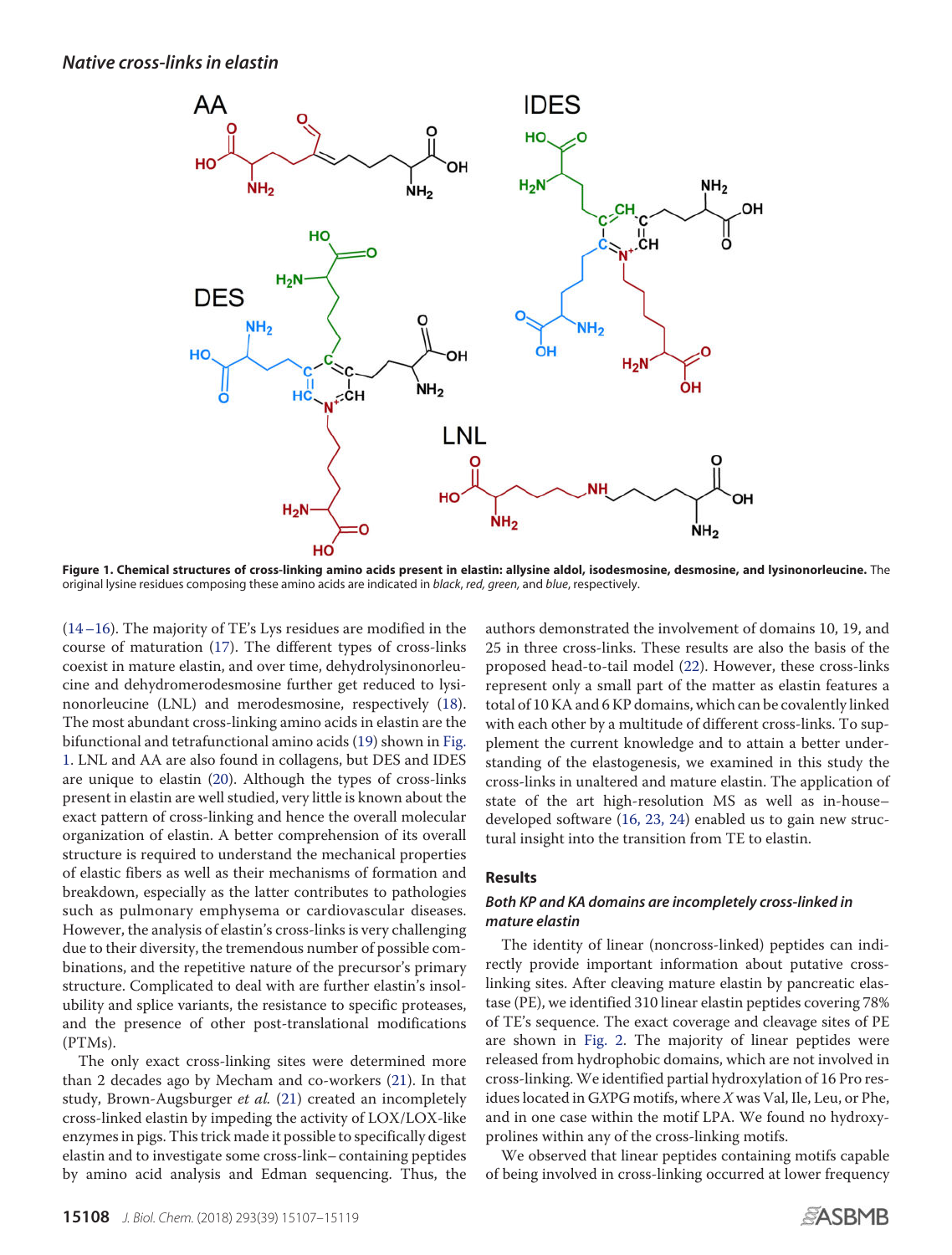<span id="page-2-0"></span>

**Figure 2. Bovine elastin's primary structure (IF1, UniProt no. P04985-1).** Cleavage sites induced by PE are indicated by *triangles*, and all regions covered by peptides are marked with *solid lines below* the sequence. Noncross-linked peptides are shown in *red*, whereas peptides that are intramolecularly cross-linked via LNL and AA are shown in *green* and *blue*, respectively. Identified hydroxylated proline residues are shown as *lowercase letter p* in *orange* and cross-linking motifs are highlighted in *bold*. Identified amino acid substitutions are indicated with *turquoise capital letters* above the respective residue.

than those released from hydrophobic domains. Nevertheless, we found that Lys residues belonging to KP domains 4, 8, 13, and 35 as well as to KA domains 6, 15, 19, 21, 23, 27, 29, and 31 were partly unmodified. This demonstrates that most KA and KP domains were not completely involved in cross-linking. However, the abundance of those peptides was rather low indicating that the degree of cross-linking was generally high. In most cases, the C-terminal Lys of the pairwise-occurring Lys residues was found in linear peptides, and consequently, it was neither deaminated nor cross-linked. The other, N-terminal Lys residue, which typically belongs to the AAKAA motif, was partly unmodified only in KA domains 6, 19, and 23. Because elastin was isolated from adult animals, we conclude that some Lys residues are not oxidatively deaminated in the course of the elastic fiber maturation and remain unmodified throughout

life. We found no peptides containing free Lya residues, even though we considered this modification in the sequencing approach. Furthermore, we found no linear peptides covering cross-linking motifs of KP domains 10 and 12 and KA domains 17 and 25, and no peptides originated from the C-terminal RKRK motif, which is highly conserved among species.

It is worth mentioning that the MS analysis of linear peptides revealed nine amino acid substitutions with respect to the canonical amino acid sequence of bovine TE (IF1, UniProt no. P04985), displayed in [Table 1.](#page-3-0) Although six of the residue replacements were already described earlier in the UniProt database [\(25,](#page-11-22) [26\)](#page-11-23), we report here three new substitutions in bovine elastin. All nine mutations were present in hydrophobic regions of elastin and hence did not affect any sites of cross-linking.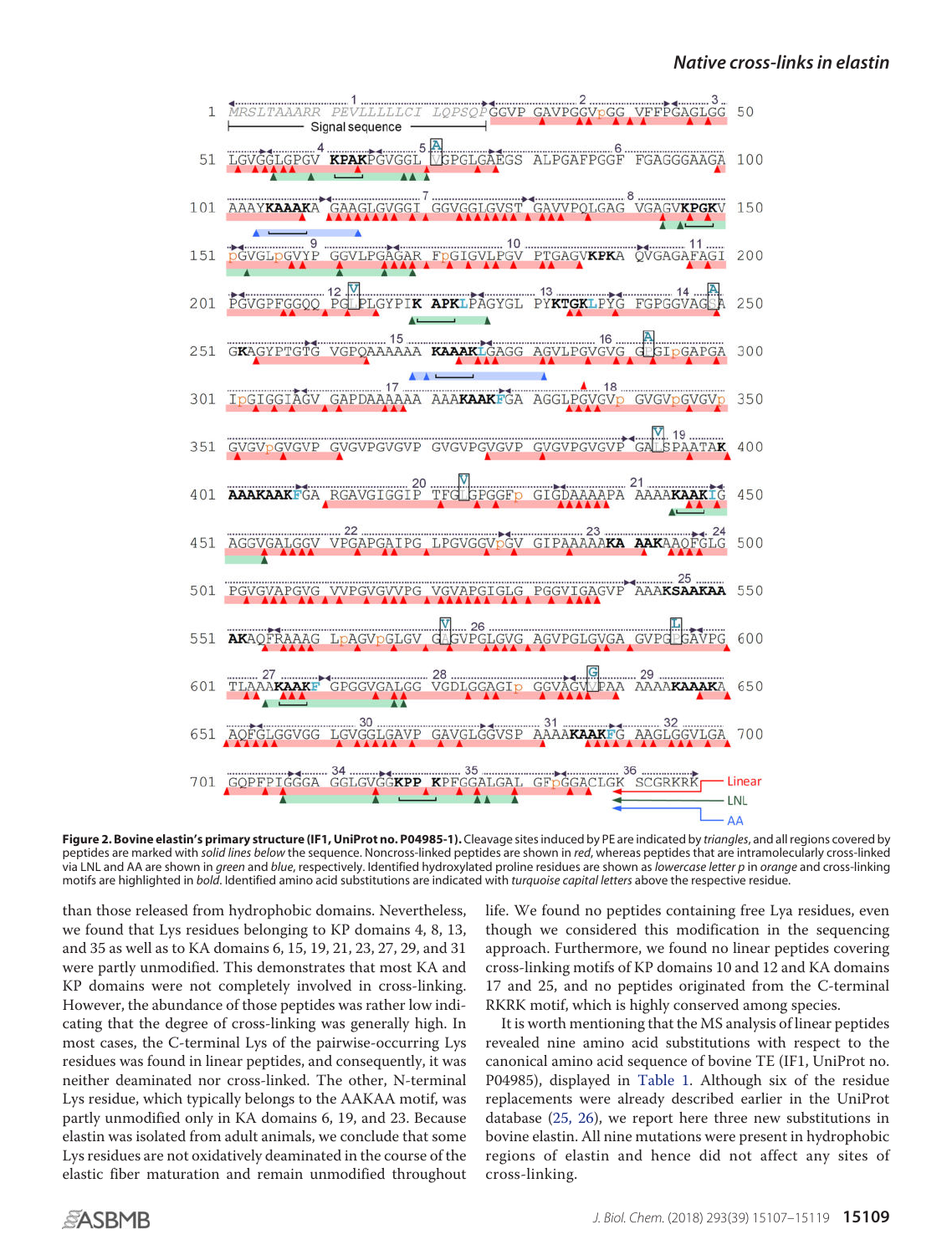#### <span id="page-3-0"></span>Table 1

**Amino acid substitutions discovered in bovine elastin**

| <b>Mutation</b> | Domain | <b>Described in UniProt</b> |  |  |
|-----------------|--------|-----------------------------|--|--|
| V71A            | 5      | No                          |  |  |
| L213V           | 12     | Yes                         |  |  |
| <b>S249A</b>    | 14     | No                          |  |  |
| <b>P292A</b>    | 16     | Yes                         |  |  |
| L393V           | 19     | Yes                         |  |  |
| <b>L424V</b>    | 20     | Yes                         |  |  |
| A572V           | 26     | Yes                         |  |  |
| <b>P595L</b>    | 26     | No                          |  |  |
| V637G           | 29     | Yes                         |  |  |

### *Majority of Lys residues are modified*

Amino acid analysis of isolated elastin revealed a high correlation with the theoretical composition of bovine TE with the exception of Pro and Lys residues (see Fig. S1). Pro was reduced by 10% and coincided with the detection of the same amount of hydroxyproline. Lys, however, was decreased by 92%, indicating a high cross-linking degree.

# *Bifunctional cross-links are formed inter- and intramolecularly in KA and KP domains*

The identification of cross-linked peptides can provide insights into the spatial proximity of certain amino acids and thus into the overall protein structure. Among the different types of cross-links in elastin are the bifunctional cross-links LNL and AA. We identified 41 peptides, each containing one of the two cross-links. We detected no peptides with  $\Delta \text{LNL}$ , indicating the intermediate was fully reduced to LNL. The sequences revealed the remarkable fact that cross-links were not only formed intermolecularly but also intramolecularly. The latter was proven for the Lys pairs in KP domains 4, 8, 12, and 35 (KXXK motif) as well as in KA domains 21 and 27 (AKAAKX motif; X is a large hydrophobic residue here), which were all linked by an intramolecular LNL. A representative product ion spectrum of one of the intramolecularly crosslinked peptides is shown in [Fig. 3](#page-4-0)A. Interestingly, for nearly all KP and some KA motifs, we identified peptides that show that both adjacent Lys residues can condense to LNL without par-ticipation of other domains [\(Fig. 2\)](#page-2-0). The condensation to  $\Delta \text{LNL}$ requires one Lys to be oxidatively deaminated, whereas the other must have remained unmodified. As shown in [Fig. 1,](#page-1-0) LNL is a symmetric molecule, and hence there is no way to determine which of two original Lys residues was previously oxidized by LOX. Besides LNL, we found AA to cross-link the adjacent Lys residues in the KA domains 6 and 15. The aldol condensation requires two Lya residues, which means that Lys-105, Lys-109, Lys-271, and Lys-275 undergo enzymatic deamination by LOX. Another interesting finding is that while two residues separate the Lys residues in the identified LNL-containing domains, three residues separate the two Lys residues in the AA-containing domains.

Strikingly, we identified numerous interpeptidal cross-links, which connect KP and KA motifs. [Table 2](#page-5-0) summarizes all identified intermolecularly and bifunctionally cross-linked peptides. Such peptides consist of two continuous peptide chains that are covalently connected only by the cross-link. For all interpeptidal cross-links, it was impossible to determine whether the two chains were linking two domains of the same

or two different monomers in vivo. An example is the crosslinked peptide AGKAGYPT\_AKLGAGGA, the fragment spectrum is shown in [Fig. 3](#page-4-0)B. It represents two AA cross-linked strands of domains 14 and 15, respectively. Even though the peptide consists of two noncontinuous chains, it is also possible that they, due to their spatial proximity, originate from the same monomer and were simply cleaved by PE. Other peptides prove the formation of cross-links between domains 4 and 12 (both KP), 6 and 14 (both KA), as well as 12 (KP) and 27 (KA). Furthermore, we found many peptides that comprised one chain with a C-terminal Lys residue of a cross-linking domain and another very short peptide chain. The latter were only two to five amino acid residues in length, often providing insufficient information for an unambiguous assignment. For instance, Lys-61 of domain 4 (KP) was found to be intramolecularly linked via LNL to Lys-64 of the same domain (indicated in [Fig. 2\)](#page-2-0), intra- or intermolecularly linked via LNL to Lys residues located in the chains AKAA and KF (both KA domains) and intra- or intermolecularly linked via AA to AKAA (KA domain). However, the motifs AKAA and KF occur in different KA domains of bovine TE 12 and 4 times, respectively.

# *KA domains are involved in the formation of desmosine or isodesmosine*

The discovery and exact sequence determination of DES/ IDES-containing peptides are considerably more difficult than the identification of AA- and LNL-containing peptides. Both DES and IDES can theoretically link up to four peptide chains, even though it was proposed that DES/IDES may only link two peptide chains together in vivo [\(27,](#page-11-24) [28\)](#page-11-25). The sequence determination is further complicated on the bioinformatics level by the complex fragmentation behavior of such peptides in tandem MS and the unpredictable proteolytic cleavage of elastin. In recent years, we studied numerous elastases with regard to their cleavage characteristics, but none of them showed any conducive site specificity [\(29–](#page-11-26)[33\)](#page-12-0). Thus, in this study we used pancreatic elastase, which rapidly cleaves mature elastin.

For the discovery of DES/IDES-peptides, we employed an LC-MS/MS– based workflow, which we recently introduced. This approach is based on the detection of emerging marker fragments when pyridinium-containing molecules such as DES/IDES are fragmented [\(24\)](#page-11-21). We enriched the detected peptides by LC and fraction collection and then thoroughly investigated them by tandem MS. We interpreted the complex spectra manually and/or in combination with the in-house software PolyLinX, which we developed earlier for the identification of polyfunctionally cross-linked peptides [\(16\)](#page-11-13).

This approach enabled the exact sequence determination of three DES/IDES– cross-linked elastin peptides. The isomers DES and IDES could not be distinguished, because they yield the same product ions in collision-induced dissociation [\(34\)](#page-12-1), which is the fragmentation method of choice for peptide identification. An annotated product ion spectrum of a DES/IDEScontaining peptide along with its reporter ions released at a higher collision energy is shown in [Fig. 4.](#page-6-0) This peptide as well as the two others (Fig.  $S2$ ,  $A$  and  $B$ ) were found to be composed of three chains. The amino acid sequences of these chains are reported in [Table 3.](#page-6-1) The identified DES/IDES-peptides have in

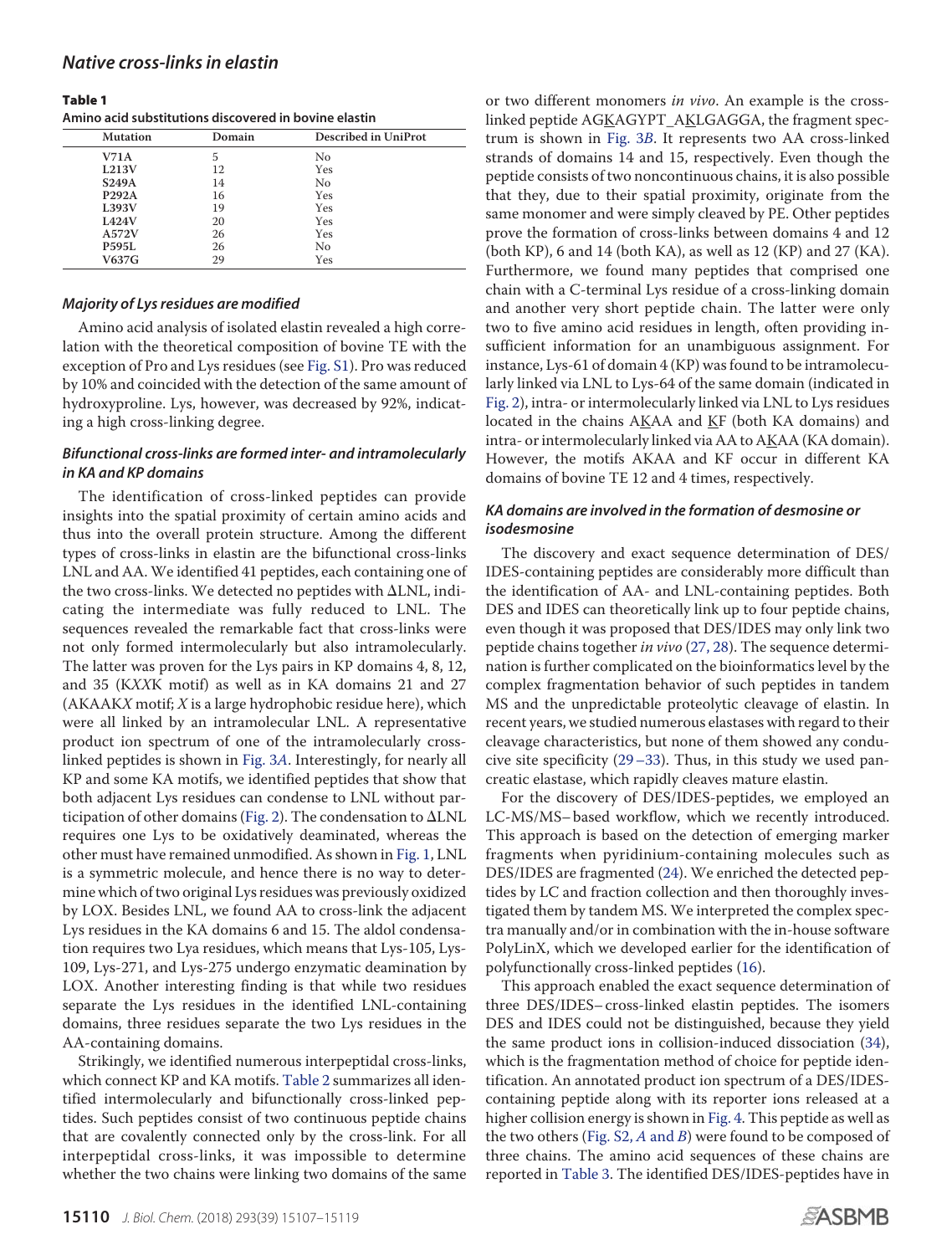<span id="page-4-0"></span>

**Figure 3. Representative product ion mass spectra of bifunctionally cross-linked elastin peptides.** Peptide sequences are displayed within the figure, and cross-links are shown as*solid lines*. *A* shows the fragment spectrum of an intramolecularly cross-linked peptide released of domain 8 at *m/z* 411.2475 (2) with an LNL, and *B* shows the fragment spectrum of an intermolecularly cross-linked peptide at *m*/z 694.3467 (2+) with an AA. For the sake of simplicity, fragments derived from two or more dissociation events are labeled with an *asterisk*. Corresponding y ions are highlighted in *red*, and b ions and a ions are highlighted in *blue*. The nomenclature used is according to Schilling *et al.* [\(64\)](#page-12-2).

common that they contain one peptide sequence with a large hydrophobic residue C-terminal to one Lys residue followed by some other small residues such as Ala, Gly, or Pro. They cover KA domains 15, 27, and 17 or 31. Hence, these domains are involved in the formation of DES/IDES. We could not elucidate the other domains involved, as the respective sequences were again too short for an assignment. Nevertheless, the short sequences rich in Ala residues reveal that they originate from

KA domains. We found no DES/IDES-peptides with chains assignable to any of the KP domains. A schematic overview based on a domain map summarizing all identified cross-links is depicted in [Fig. 5.](#page-7-0)

# *Pancreatic elastase cleaves in regions of cross-linking*

The finding of DES/IDES-containing peptides, connecting three discontinuous peptide chains, raises the question of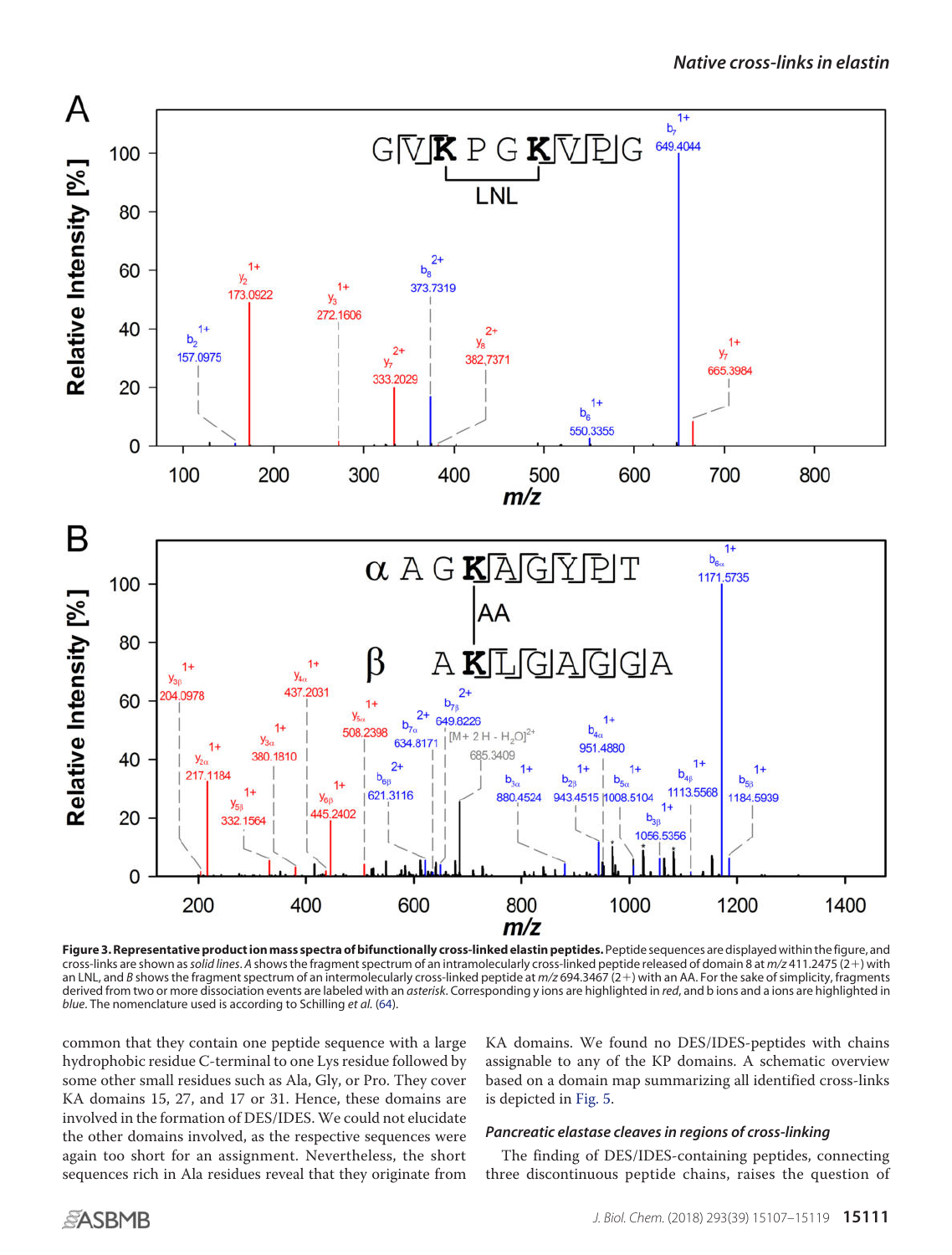## <span id="page-5-0"></span>Table 2

**Bifunctionally cross-linked peptides derived from mature aortic elastin**

Lysine residues involved in cross-link formation are highlighted in bold. KP and KA domain numbers are shown in blue and red, respectively.

| $[M+H]^+$ | $[M+H]^+$  | $\Delta$ m/ | Peptide 1         | Domain 1       | <b>Type</b>                 | Domain 2                              | Peptide 2    |
|-----------|------------|-------------|-------------------|----------------|-----------------------------|---------------------------------------|--------------|
| observed  | calculated | ppm         |                   |                |                             |                                       |              |
| 1080.6404 | 1080.6412  | $-0.7$      | <b>LGPGVKPA</b>   | $\overline{4}$ | $\ensuremath{\mathrm{LNL}}$ | 15, 17, 19, 21, 23, 25, 27, 29, 31    | <b>AKAA</b>  |
| 1014.5972 | 1014.5982  | $-1.0$      | <b>LGPGVKPA</b>   | 4              | <b>LNL</b>                  | 17, 19, 27, 31                        | KF           |
| 1077.5940 | 1077.5939  | 0.2         | <b>LGPGVKPA</b>   | 4              | AA                          | 15, 17, 19, 21, 23, 25, 27, 29, 31    | <b>AKAA</b>  |
| 969.5716  | 969.5728   | $-1.2$      | <b>AKPGVGGL</b>   | $\overline{4}$ | <b>LNL</b>                  | 6, 15, 17, 19, 21, 23, 25, 27, 29, 31 | <b>AAK</b>   |
| 969.5720  | 969.5728   | $-0.7$      | <b>AKPGVGGL</b>   | 4              | <b>LNL</b>                  | 6, 15, 17, 19, 21, 23, 25, 27, 29, 31 | <b>KAA</b>   |
| 869.5452  | 869.5455   | $-0.3$      | <b>KPGVGGL</b>    | $\overline{4}$ | $\ensuremath{\mathrm{LNL}}$ | 12                                    | IK           |
| 733.4237  | 733.4243   | $-0.8$      | <b>GVKPG</b>      | 8              | $\ensuremath{\text{LNL}}$   | 17, 19, 27, 31                        | KF           |
| 867.4567  | 867.4571   | $-0.4$      | <b>GVKPG</b>      | 8              | AA                          | 15, 17, 19, 21, 23, 25, 27, 29, 31    | <b>AAKAA</b> |
| 777.4500  | 777,4505   | $-0.6$      | <b>GKLPY</b>      | 13             | $\ensuremath{\mathrm{LNL}}$ | 6, 10, 12, 14, 15, 17, 19, 21, 23,    | KA           |
|           |            |             |                   |                |                             | 25,27,29,31                           |              |
| 791.4654  | 791.4662   | $-0.9$      | <b>KLPY</b>       | 13             | $\ensuremath{\text{LNL}}$   | 6, 15, 17, 19, 21, 23, 25, 27, 29, 31 | <b>KAA</b>   |
| 1089.5213 | 1089.5211  | 0.2         | <b>AGKAGYPT</b>   | 14             | AA                          | 6                                     | <b>AKAG</b>  |
| 1174.5744 | 1174.5739  | 0.4         | <b>AGKAGYPT</b>   | 14             | AA                          | 15, 17, 19, 21, 23, 25, 27, 29, 31    | <b>AAKAA</b> |
| 1387.6859 | 1387.6852  | 0.5         | <b>AGKAGYPT</b>   | 14             | AA                          | 15                                    | AKLGAGGA     |
| 1032.4998 | 1032.4997  | 0.2         | <b>KAGYPT</b>     | 14             | AA                          | 6                                     | <b>AKAGA</b> |
| 1054.5531 | 1054.5527  | 0.4         | <b>AAAKLGAGGA</b> | 15             | AA                          | 6, 15, 17, 19, 21, 23, 25, 27, 29, 31 | <b>AKA</b>   |
| 920.5196  | 920.5200   | $-0.4$      | <b>AKLGAGGA</b>   | 15             | <b>LNL</b>                  | 17, 19, 27, 31                        | KF           |
| 886.5352  | 886.5356   | $-0.5$      | <b>AKLGAGGA</b>   | 15             | <b>LNL</b>                  | 12, 13, 15, 21                        | KI/KL        |
| 903.4567  | 903.4571   | $-0.4$      | <b>AAKFGAA</b>    | 17,31          | AA                          | 6, 15, 17, 19, 21, 23, 25, 27, 29, 31 | <b>KAA</b>   |
| 769.4236  | 769.4243   | $-0.5$      | <b>AKFGA</b>      | 17,19,31       | $\ensuremath{\text{LNL}}$   | 17, 19, 27, 31                        | KF           |
| 735.4395  | 735.4400   | $-0.5$      | <b>KFGAA</b>      | 17,31          | <b>LNL</b>                  | 12, 13, 15, 21                        | KI/KL        |
| 872.5197  | 872.5200   | 0.2         | <b>AKIGAGGV</b>   | 21             | $\ensuremath{\mathrm{LNL}}$ | 6, 10, 12, 14, 15, 17, 19, 21, 23,    | KA           |
|           |            |             |                   |                |                             | 25,27,29,31                           |              |
| 877.5138  | 877.5142   | $-0.4$      | <b>KIGAGGV</b>    | 21             | <b>LNL</b>                  | 17, 19, 27, 31                        | KF           |
| 1130.5944 | 1130.5953  | $-0.8$      | <b>AKAQFRAA</b>   | 25             | AA                          | 6, 15, 17, 19, 21, 23, 25, 27, 29, 31 | <b>KAA</b>   |
| 1003.5563 | 1003.5571  | $-0.8$      | <b>AKFGPGGV</b>   | 27             | <b>LNL</b>                  | 6, 15, 17, 19, 21, 23, 25, 27, 29, 31 | AAK          |
| 903.5294  | 903.5298   | $-0.5$      | <b>KFGPGGV</b>    | 27             | <b>LNL</b>                  | 12                                    | IK           |
| 863.4982  | 863.4985   | $-0.4$      | <b>KFGAAGL</b>    | 31             | <b>LNL</b>                  | 6, 15, 17, 19, 21, 23, 25, 27, 29, 31 | AK           |
|           |            |             |                   |                |                             |                                       |              |

whether this indicates the formation of the cross-link between three domains. Alternatively, proteolytic cleavage must have occurred between the two adjacent Lys of one crosslink motif. To prove this possibility, we conducted molecular docking and molecular dynamics (MD) simulations (see "Experimental procedures" for details). As shown in [Fig. 6,](#page-7-1) we found that docked DES/IDES-peptides, joining two peptide chains, are able to come into close proximity of the catalytic domain of PE. This would allow for enzymatic cleavage of the Ala–Ala bonds and explain the presence of the observed peptides.

# **Discussion**

Elastogenesis is the complex and still poorly understood sequence of events that eventually leads to the deposition of elastic fibers in our connective tissues. One of the many steps is the enzyme-induced cross-linking, which is fundamental for the conversion of TE to the functional polymer elastin.

Although recent studies on TE and in vitro cross-linked TE provided valuable information on structural properties of elastin's precursor in solution [\(35–](#page-12-3)[39\)](#page-12-4), very little is known with respect to the organization of mature elastin in the elastic fiber core. Earlier reports that dealt with the identification of crosslinked elastin peptides focused on the identification of a single or very few peptides because of technical limitations [\(40,](#page-12-5) [41\)](#page-12-6). Such peptides were enriched in labor-intensive approaches and subsequently analyzed by Edman degradation [\(27\)](#page-11-24). The most recent of these studies was carried out in 1995 by Brown-Augs-burger et al. [\(21\)](#page-11-18) on porcine elastin. The authors deduced three cross-links connecting domains 10 (KP) and 19 and 25 (both KA). However, it remained unknown to what extent the respective Lys residues are incorporated in these very cross-links, whether the lowering of the LOX activity influenced the crosslinking qualitatively and which role the other 13 cross-linking domains play in the maturation. On the basis of this single cross-link in pig elastin along with low-resolution structural data of recombinant human TE without PTMs, a head-to-tail model for elastin's assembly was proposed by Baldock et al. [\(22\)](#page-11-19), suggesting an ordered, beaded assembly. Yet, there is no experimental evidence for the interaction of the monomers in the suggested manner.

In our study, we addressed the above-mentioned questions using an untargeted sequencing approach via LC-MS/MS. We report the identification of numerous cross-linked peptides derived from almost all KA and KP domains of naturally

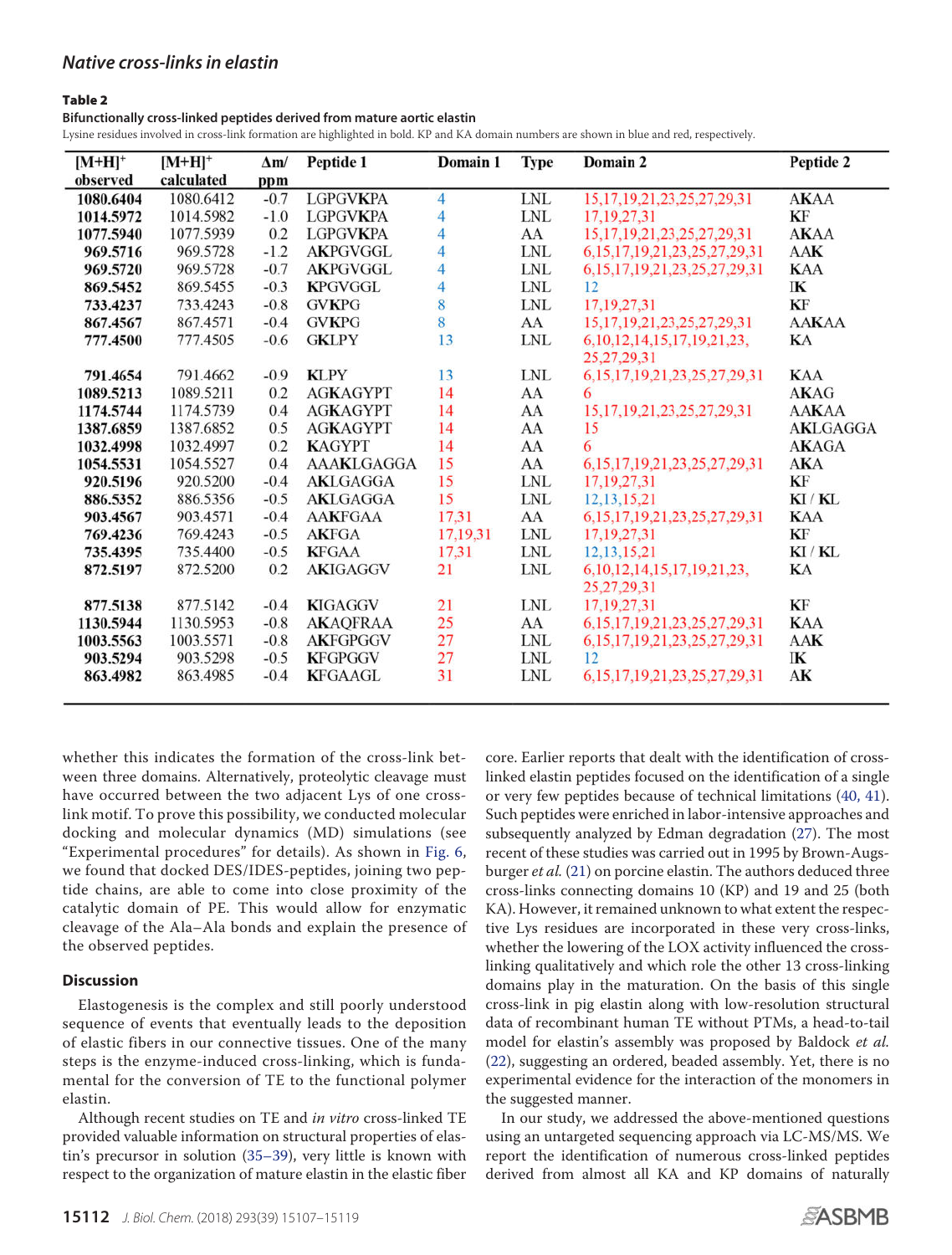<span id="page-6-0"></span>

**Figure 4. Representative high-resolution tandem mass spectrum of a tetrafunctionally cross-linked elastin peptide with** *m/z* **787. 4178 (2**-**) dissociated at different collision energies.** The *upper panel* shows low-mass DES/IDES-specific reporter ions released at elevated energies [\(24\)](#page-11-21). The *lower figure* shows the release of sequence-specific product ions, released at lower energies. Respective energies are specified in the figures. Amino acid sequences of the DES/IDES– cross-linked peptide consisting of three peptide chains are displayed within the figure. For the sake of simplicity, product ions derived from two or more dissociation events are labeled with an *asterisk*. Corresponding y ions are shown in *red*, and b ions and a ions are shown in *blue*.

## <span id="page-6-1"></span>Table 3

**Tetrafunctional cross-links in mature aortic elastin**

Lysine residues involved in cross-link formation are highlighted in bold. KA domain numbers are shown in red.

| $\mathbf{M}^+$<br>observed | $\mathbf{M}^+$<br>calculated | Δm<br>[ppm] | Peptide 1          | Domain 1 | Cross-<br>linking type | Peptide 2    | Peptide 3   |
|----------------------------|------------------------------|-------------|--------------------|----------|------------------------|--------------|-------------|
| 1573.8321                  | 1573.8333                    | $-0.8$      | KAAAKLGAGGA 15     |          | <b>DES/IDES</b>        | <b>AAAAK</b> | <b>KAA</b>  |
| 1280.6609                  | 1280.6633                    | $-1.9$      | <b>KAAKFGAA</b>    | 17.31    | <b>DES/IDES</b>        | AKA          | AAK         |
| 1732.9016                  | 1732.9016                    | 0.0         | <b>AKAAKFGPGGV</b> | 27       | <b>DES/IDES</b>        | <b>AAAKA</b> | <b>AKAA</b> |

cross-linked elastin. The peptides revealed yet unknown intraand intermolecular cross-links present in both KA and KP domains and shed new light on elastin's molecular assembly and structure.

Gerber and Anwar [\(27\)](#page-11-24) suggested that the condensation of two bifunctional cross-links leads to the formation of DES and IDES and that these cross-links are not necessarily the ultimate result. The authors [\(27\)](#page-11-24) rather stated that about half of the

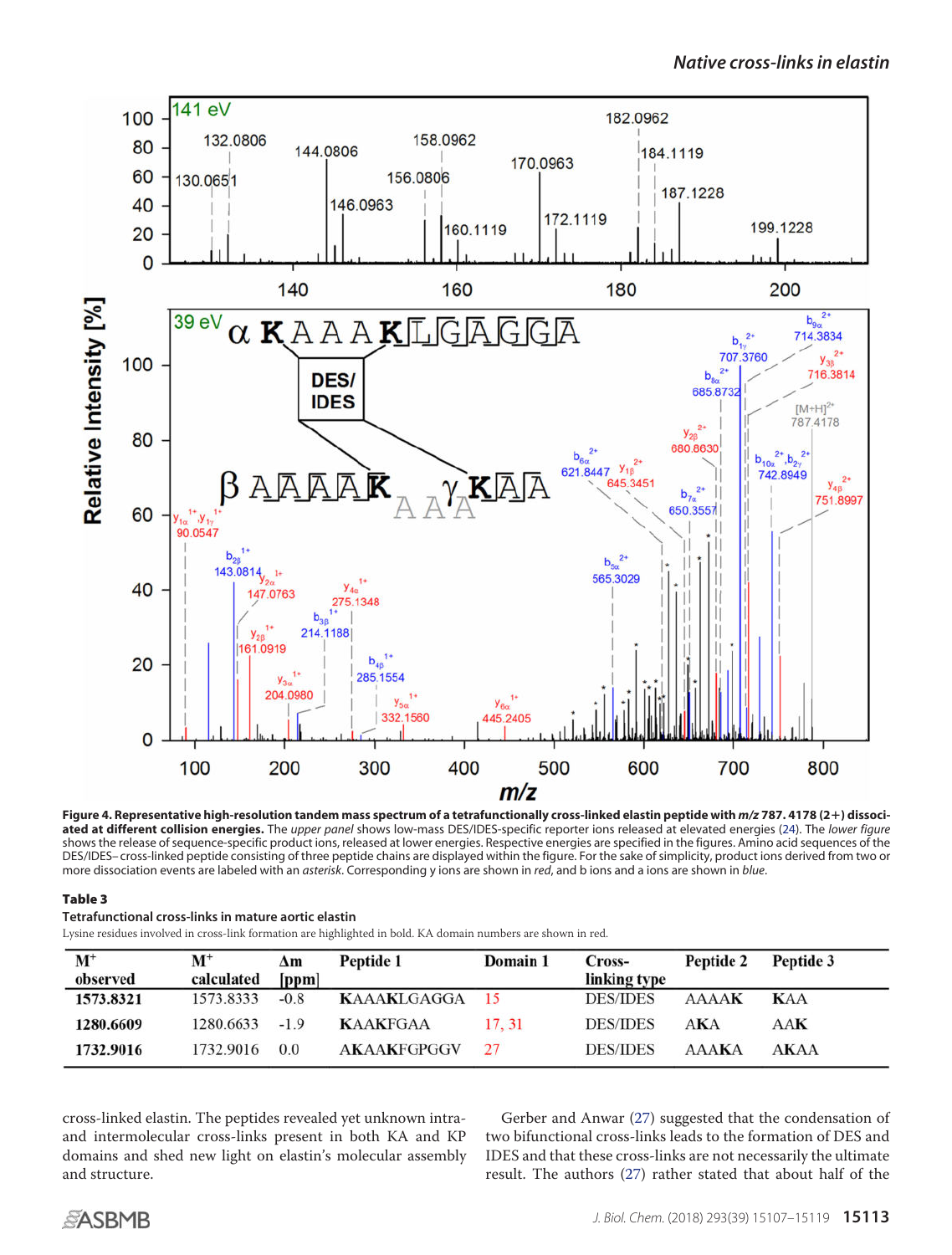<span id="page-7-0"></span>

<span id="page-7-1"></span>**Figure 5. Domain structure of bovine tropoelastin (IF1) showing all identified cross-linking sites.** Hydrophobic domains are shown as *gray boxes*, and hydrophilic domains with KP and KA motifs are displayed as *red* and *blue boxes*, respectively. The *width* of the boxes corresponds to the relative length of the domains, and their numbering is based on exon assignment. Lys residues are shown as *black filled circles,* and those found to be involved in DES/IDES formation are shown in *red.* Lys residues found to be partly unmodified are *yellow-rimmed*. Intramolecularly and intermolecularly bifunctionally cross-linked Lys residues are connected by *black solid* and *blue double lines*, respectively. For clarity, all links are shown as intramolecular cross-links. Identified peptide chains of cross-linked peptides belonging to two or more possible domains are shown in the amino acid one-letter code.



**Figure 6. Docking pose of DES linking two peptide chains in complex with the catalytic site of PE.** Carbon atoms of the cross-linked peptide are represented as *orange sticks*. The two peptide backbone chains are colored *magenta* and *green* and corresponding amino acids are labeled. PE's van-der-Waals surface is shown in *gray*.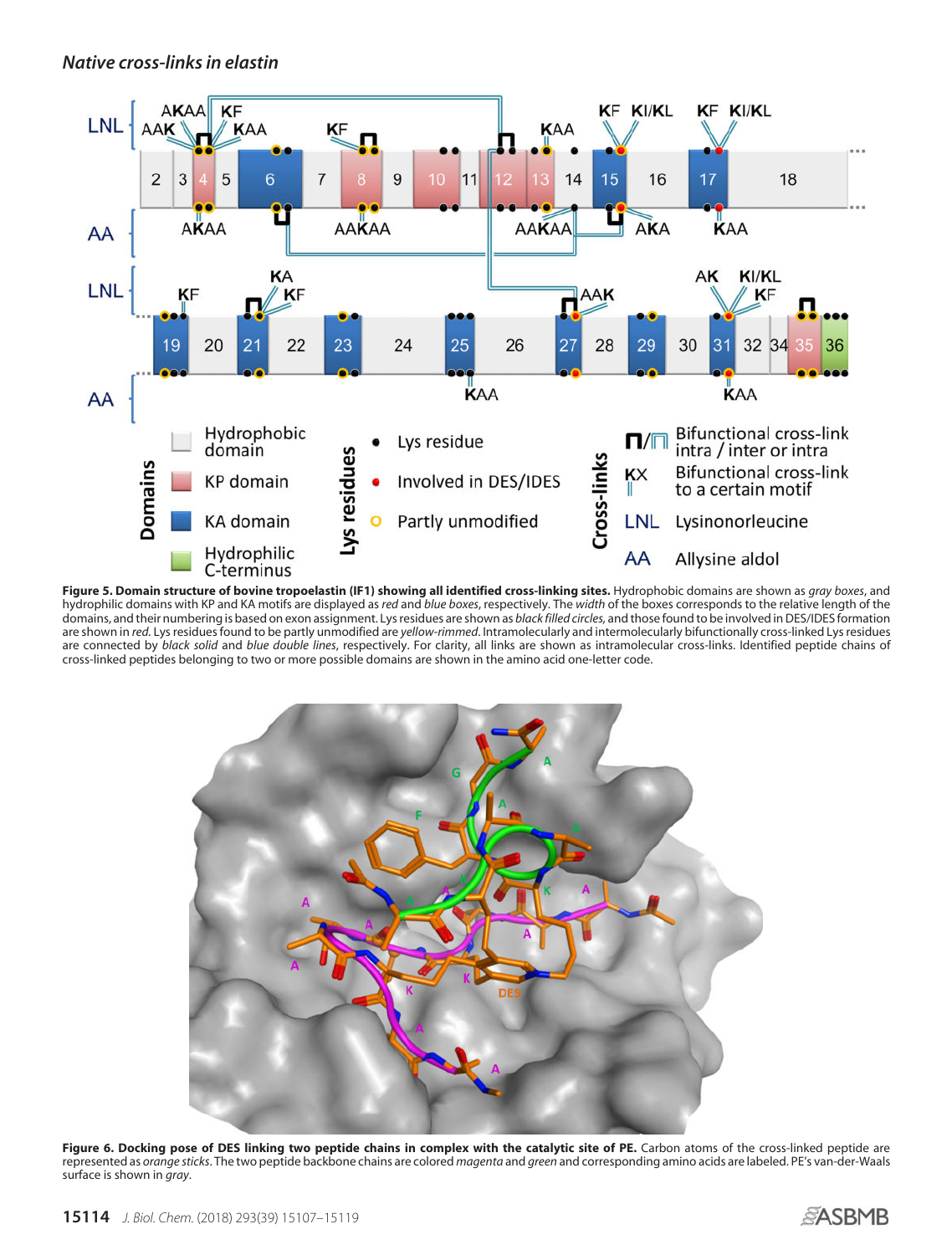previously formed bifunctional cross-links do not further condense. Our experimental data support these suppositions by revealing the existence of a high number of LNLs and AAs in elastin of full-grown animals.With the detection of intramolecular bifunctional cross-links, we obtained clear evidence that these amino acids are formed as intermediates in the course of the maturation. We conclude that some of them do not meet due to steric hindrance and in turn remain in the elastic fiber. However, damage of the fibers caused by excessive mechanical stress or proteolytic cleavage during aging or disease may cause subsequent condensations.

The observation of intramolecular LNL in KP domains raises the question whether these domains are involved in DES/IDES formation. It was proposed earlier that their contribution is unlikely because of steric constraints caused by the Pro residues [\(21\)](#page-11-18). Several studies have shown that Pro impedes the formation of  $\alpha$ -helical conformations, which are thought to be required to bring the Lys side chains in close proximity [\(42,](#page-12-7) [43\)](#page-12-8). However, Baig et al. [\(44\)](#page-12-9) identified a peptide, belonging either to domain 4 or domain 8 (both KP) in bovine elastin, that was involved in the formation of DES/IDES. Furthermore, quantitative analyses of the DES/IDES content in amphibian elastin, whose cross-linking sites are found almost exclusively in KP motifs [\(8,](#page-11-7) [45\)](#page-12-10), showed that its level is comparable with those of teleosts [\(46\)](#page-12-11), in which KA motifs prevail. These facts together with our results suggest that KP domains may directly contribute to DES/IDES formation, even though the extent could be less when compared with KA domains.

Another intriguing question concerns the homogeneity of the cross-linking, i.e. whether the same domains are always cross-linked with each other. The opposite is the case; the peptide sequences reveal a high diversity in the formation of crosslinks in elastin of the same tissue for several unambiguously assignable Lys residues. This behavior appears to be independent of the involved domain type. We discovered for instance that Lys-61 of domain 4 (KP) was cross-linked to the sequence chain AKAA by both AA and LNL, respectively. This means that for the formation of AA, both Lys residues underwent deamidation by LOX, whereas in the case of LNL only one Lys residue was modified to Lya. It was previously shown that neighbor residues play a critical role for the susceptibility of Lys residues by LOX [\(47\)](#page-12-12). Although adjacent Ala residues favor the oxidation of Lys residues, the susceptibility decreases with the neighboring residues in the following order: Ala  $>$  Val  $>$  Leu  $>$  $Lys$   $>$  Phe  $>$  Tyr. This suggests for the observed peptides that the Lys residue of the first chain (Lys-61) was the one being partially oxidized. We further verified this by the identification of linear peptides containing Lys-61. A close proximity of the respective residue with the aldehyde group of AKAA then resulted in the formation of both LNL and AA.

Based on these findings for the specificity of LOX, it was previously proposed that Lys residues, which are followed by a bulky amino acid such as Leu, Ile, Phe, or Tyr, do not undergo oxidation in elastin [\(48\)](#page-12-13). This assumption is used for explaining the formation of DES and IDES in vivo by the condensation of one Lys and one Lya residue on one and two Lya residues on another TE molecule [\(21\)](#page-11-18). Our peptide data are in line with this assumption. For example, we found intramolecularly cross-

linked Lys residues, localized within the same domain, to be cross-linked either by AA or by LNL.We observed a correlation between the type of cross-linking amino acid formed and the sequence motif involved. We found that Lys residues of the motif KXXKY, where Y was often a bulky amino acid, were exclusively cross-linked via LNL. In contrast, AA was only formed between the two Lys residues of KXXXK motifs, when the Lys residues were not C-terminally flanked by aromatic residues. Our results further show that KP domains also undergo intrachain formation of LNL. We also observed that Lys residues with adjacent Gly or Ala residues were linked to other Lys residues also followed by Gly or Ala via AA, showing that both Lys residues were oxidized prior to the condensation. In contrast, we found that Lys residues followed by bulky residues were connected almost exclusively via LNL as also described above for intramolecular cross-links. However, we identified one peptide consisting of the chains AKFGA and KF linked via an LNL. Thus, Lys residues adjacent to Phe can undergo oxidation induced by LOX. This exception to the rule demonstrates how spontaneous and unregulated the crosslinking takes place. Another prime example for the high complexity of the cross-linking represents Lys-275 of domain 15 (KA). We found this Lys residue to be  $(a)$  unmodified;  $(b)$  crosslinked via LNL to a chain KF; (c) cross-linked via LNL to another chain KI/KL; (d) cross-linked via AA with Lys-252 in domain 14; (e) cross-linked via AA with a chain AKA; (f) intramolecularly cross-linked with the other Lys (Lys-271) of the same domain; and (g) involved in a DES/IDES cross-link. All these findings are insofar remarkable as they show that a single Lys residue can be involved in many different cross-links or even remains unmodified. This in turn proves that not only a large variety of combinations exists but also that *in vivo* they actually coexist in the same tissue, which is surprising as it is in contrast with prior assumptions of a rather ordered cross-linking in mature elastin.

Lys-252 in domain 14 of TE is an exception insofar as it is located within the sequence motif AGKAG, which is unlike typical KA and KP domains. Furthermore, Lys-252 is not accompanied by another Lys residue. A previous study by Baig et al. [\(44\)](#page-12-9) revealed the involvement of Lys-252 in the formation of DES/IDES suggesting that even Lys residues, which do not occur pairwise, can form tetrafunctional cross-links. Although we did not identify DES/IDES-peptides proving that, we confirm the involvement of Lys-252 in various AA cross-links together with Lys residues of KA domains 6 and 15. The proximity of domains 14 and 15 suggest this cross-link could be formed also intramolecularly and that PE cleaved between the domains. This is in line with a previous work, which showed that domains 14 and 15 of in vitro cross-linked human TE were intramolecularly cross-linked to a high degree [\(35\)](#page-12-3).

The study of mature elastin by MS requires its prior hydrolysis. We used PE as a tool to generate soluble peptides with lengths suitable for LC-MS– based investigations. PE preferentially cleaves on the carboxyl side of Ala, Val, and Ile but also other residues [\(49\)](#page-12-14). Hence, we observed multiple cleavage sites near or within KA motifs, suggesting that PE predominantly cleaves the oligo-Ala sequences in elastin. The released crosslinked peptides in turn contain only a few Ala residues, and thus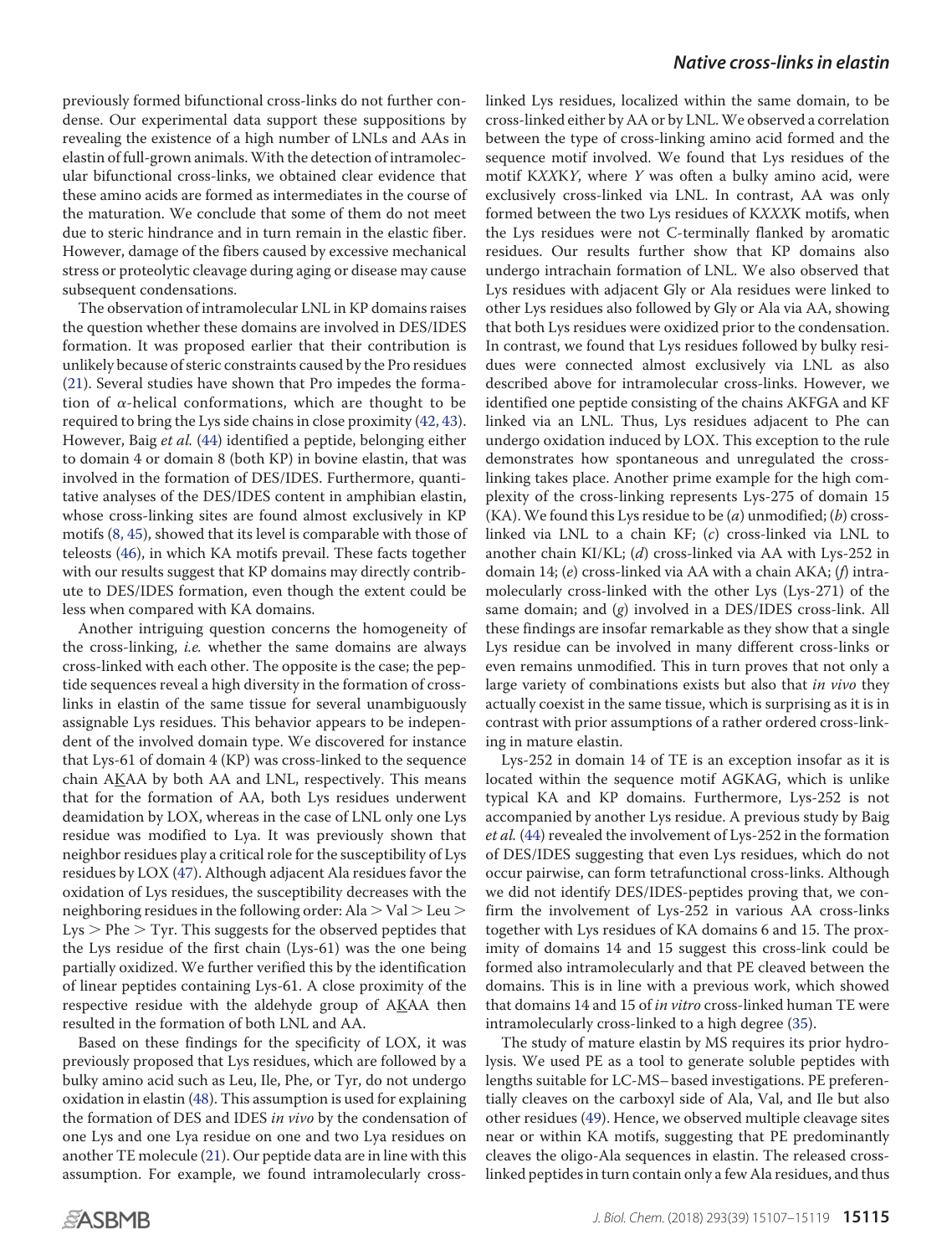# *Native cross-links in elastin*

the respective chains are often not clearly assignable. We found this for many intermolecularly cross-linked peptides in this study.

The three DES/IDES– cross-linked peptides were found to be derived exclusively from KA domains. The repetitive nature of the domains and the above-mentioned unfavorably located cleavage sites did not allow for a distinct domain annotation for all joining peptide chains. The finding that three peptide chains joined the cross-links was unexpected. Although we have recently shown that the formation of DES from three Lya-containing peptides is actually possible [\(16\)](#page-11-13), it is commonly accepted that DES and IDES only link two chains in mature elastin. The reason for the peptide composition most likely lies in the protease treatment. Several studies have shown the potential of different elastases to cleave within DES/IDES-peptides [\(40\)](#page-12-5) or even to release free DES/IDES from intact elastin [\(50\)](#page-12-15). Our docking simulations between a DES– cross-linked peptide and PE revealed the ability of the protease to cleave between residues within the cross-link. This can lead to the formation of these three cross-linked peptides. However, our results do not allow us to conclude whether the oligo-Ala peptides attached to DES/IDES arise from a single domain or not.

The second abundant PTM in elastin is the hydroxylation of Pro residues [\(51,](#page-12-16) [52\)](#page-12-17) and represents another source of variability. We observed partial modification for  $\sim$ 20% of all Pro residues and an overall hydroxylation degree of 10%. The enzyme responsible for the intracellular modification is prolyl 4-hydroxylase. It modifies Pro residues in GXPA or GXPG motifs and is an important element in collagenesis. We have recently shown that prolyl hydroxylation is a feature present in elastin for various vertebrates, but it varies with species and tissue [\(52\)](#page-12-17). Although the exact role of the PTM in elastin is unknown, several studies on elastin-mimetic peptides suggest that it may lead to structural changes and thus influence the assembly of elastic fibers and their stability [\(53,](#page-12-18) [54\)](#page-12-19).

Applying the SPIDER algorithm to our data further allowed us to gain insight into amino acid substitutions within the primary TE sequence, which may also influence the physicochemical properties of elastin. We assume that all observed novel amino acid substitutions in elastin, arising from point mutations, are of minor importance for the overall properties of elastin and reflect the genetic pool of the investigated bovine subpopulation.

The observed lack of the C-terminal domain with its polybasic RKRK motif is consistent with other studies dealing with mass spectrometric investigation of peptides released from elastin by proteolytic degradation [\(29,](#page-11-26) [37\)](#page-12-20). This motif is supposed to mediate cell adhesion of TE via binding to integrin  $\alpha_{\rm v}\beta_3$  [\(55,](#page-12-21) [56\)](#page-12-22). It has been proposed that it is either cleaved afterward or undergoes post-translational modifications [\(57\)](#page-12-23).

In summary, we demonstrate with this study the high heterogeneity of the cross-linking pattern in unaltered, mature elastin. Members of the LOX family merely catalyze the oxidative deamination of Lys residues. This process is followed by unregulated condensation reactions not involving any catalysts, which mainly depend on the spatial proximity of the Lys and Lya residues. We provide extensive data on the contribution of eight KA, five KP, and one further domain to intra- and intermolecular cross-linking, showing the occurrence of multiple condensation reactions at the same residues of different monomers. Hence, we conclude that the assembly of elastin takes place in a more unpredictable manner than previously assumed. It may be possible that a first-ordered alignment and cross-linking of TE molecules as proposed by the head-to-tail model defines the overall longitudinal structure of elastic fibers and is followed by an unordered and spontaneous formation of further cross-links, which determine the lateral structure of the fibers. With regard to the functional significance of an unordered network of covalently bound tropoelastin molecules, it has been shown that the extension of disordered, cross-linked peptide chains during mechanical stress leads to a global decrease of the conformational energy in a "rubber-like" polymer [\(58\)](#page-12-24). Furthermore, a recent study using MD simulations of hydrophobic sequence motifs of elastin supports our model of a disordered aggregate [\(59\)](#page-12-25).

Overall, our results reveal surprising new facets of the crosslinking in elastin that confute previous assumptions on a regularly ordered cross-linking pattern in elastin.

## **Experimental procedures**

### *Materials*

Porcine PE was obtained from Elastin Products Co. (Owensville, MO). Ammonium bicarbonate, cyanogen bromide, 2-mercaptoethanol, urea, dithiothreitol (DTT), sodium azide, sodium chloride, and trypsin from porcine pancreas were obtained from Sigma (Steinheim, Germany). Iodoacetamide (IAA) was purchased from AppliChem GmbH (Darmstadt, Germany); hydrochloric acid was purchased from Grüssing GmbH (Filsum, Germany), and analytical grade Tris, trifluoroacetic acid (TFA), and formic acid (FA) were obtained from Merck (Darmstadt, Germany). HPLC-grade acetonitrile (VWR Prolabo, Leuven, Belgium) and doubly distilled water were used. All other chemicals were of analytical grade or better.

### *Isolation of bovine aortic elastin*

Bovine aorta was obtained from a single, healthy full-grown (3-year-old) Fleckvieh cow at a local slaughterhouse. Prior to isolation, the aortic sample was cut into small pieces with lateral lengths between 5 and 10 mm. Isolation of intact aortic elastin was carried out as described previously [\(60\)](#page-12-26). Purified elastin was dried at room temperature and stored at  $-26$  °C until analysis.

## *In-solution digestion of elastin and enrichment of cross-linked peptides*

Elastin was dispersed in 50 mm Tris-HCl, pH 8.5, at a concentration of 5 mg ml<sup>-1</sup> followed by reduction with 10 mm DTT at 56 °C and alkylation with 30 mm IAA for 1 h at room temperature. PE was added to a final enzyme-to-substrate ratio of 1:50 (w/w), and the samples were subsequently incubated at 37 °C for 24 h. Proteolysis was stopped by adding TFA to a final concentration of 0.5% (v/v). Samples were stored at  $-26$  °C prior to further analysis. Fractionation of elastin digests was performed using an Agilent 1100 system (Waldbronn, Germany) coupled to a Fraction Collector II (Waters, Manchester, UK). For chro-

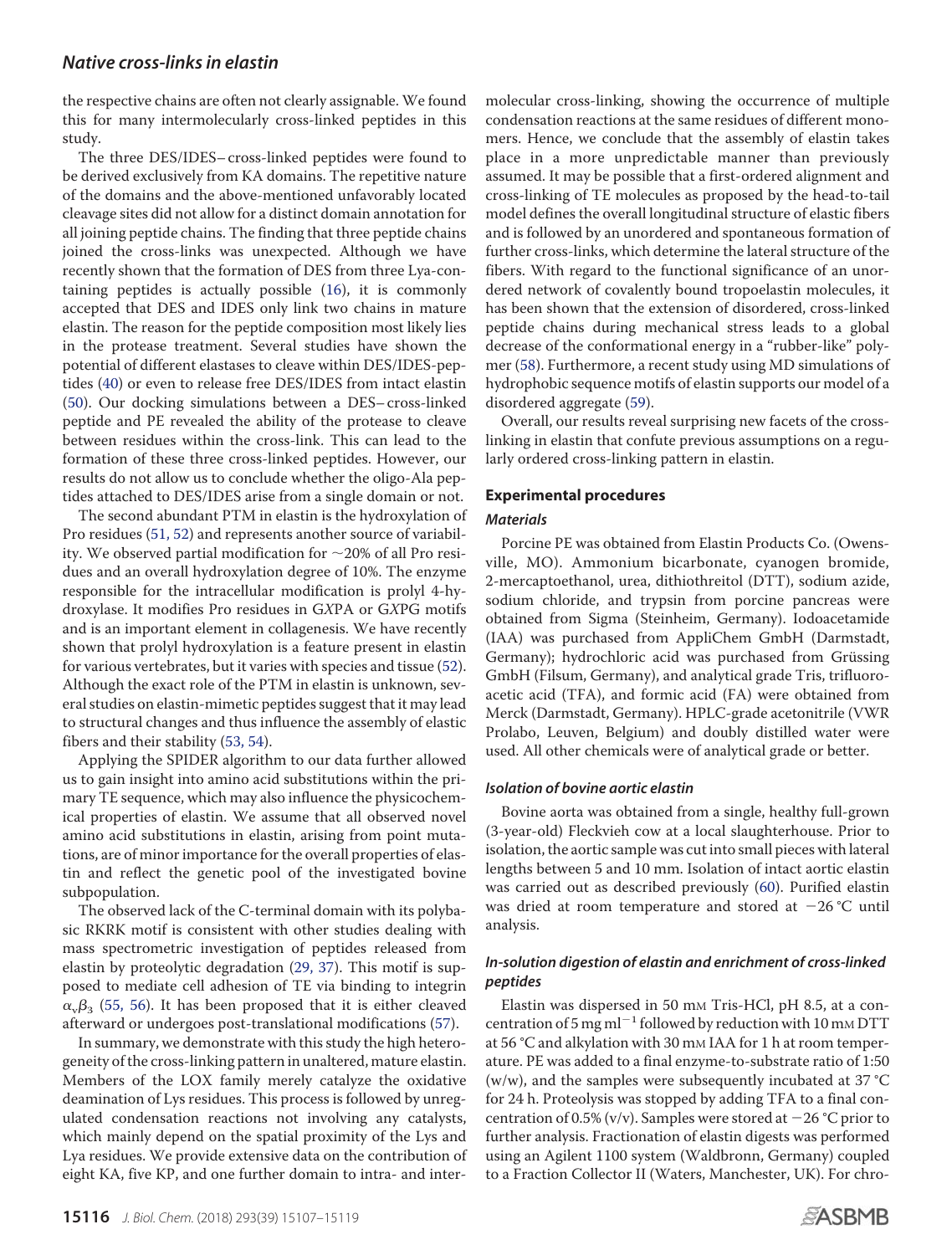matographic separation, the sample was loaded onto a Repro-Sil-Pur 120 column (C18, 3  $\mu$ m, 2 mm inner diameter  $\times$  150 mm; Dr. Maisch GmbH, Ammerbuch-Entringen, Germany) and eluted using a solvent system of solvent A  $(0.1\%$  FA in H<sub>2</sub>O) and solvent B (0.1% FA in ACN/H<sub>2</sub>O 80:20 (v/v)) by applying the gradients  $10-40\%$  solvent B in 40 min to 90% solvent B in the next 5 min and by maintenance at 90% solvent B for 10 min. The flow rate was 200  $\mu$ l min<sup>-1</sup>, and fractions were collected in 30-s intervals.

## *Liquid chromatography coupled to MS*

Collected fractions and purified digests were separated on an Ultimate 3000 RSLCnano system (ThermoFisher Scientific). Peptide mixtures were loaded on the trap column (Acclaim PepMap RP-C18, 300  $\mu$ m  $\times$  5 mm, 5  $\mu$ m, 100 Å) and washed with water containing 0.1% TFA for 15 min (30  $\mu$ l min<sup>-1</sup>), before the peptides were separated on the separation column (Acclaim PepMap RP-C18, 75  $\mu$ m  $\times$  250 mm, 2  $\mu$ m, 100 Å) using gradients from 1 to 35% solvent B (90 min), 35 to 85% B (5 min) followed by 85% B (5 min), and with solvent A: 0.1% FA in H2O, and solvent B: 0.08% FA in ACN. The nano-HPLC system was coupled to an Orbitrap Fusion Tribrid mass spectrometer (ThermoFisher Scientific) equipped with a Nanospray Flex Ion Source. Data were acquired using data-dependent MS/MS mode. Full scans were acquired in the Orbitrap with a resolution of 120,000 over  $m/z$  300 to 1500, an automatic gain control (AGC) target value of  $4 \times 10^5$ , and a maximum ion injection time of 50 ms. Precursors were selected based on signal intensity and subjected to collision-induced dissociation with 35% normalized collision energy. Product ions were analyzed in the Orbitrap with a resolution of 15,000 using the following settings: AGC target value  $5 \times 10^4$ ; maximum injection time 200 ms; and quadrupole isolation window of  $2 m/z$ . Dynamic exclusion for 60 s (mass window  $\pm$  2 ppm) was enabled to allow analysis of a less abundant species. Data acquisition was controlled with Xcalibur 3.0.63.

# *Manual tandem MS experiments*

DES/IDES-containing peptides were found to be more hydrophilic than other peptides based on the identification of specific reporter ions. This enabled the selective enrichment of those tetrafunctionally cross-linked peptides by collecting early eluting fractions using C18 chromatography. Selected fractions containing putative tetrafunctionally cross-linked peptides were further investigated by manual MS/MS experiments using static nanoelectrospray ionization. Optimization of the higher-energy collisional dissociation conditions and extended acquisition times allowed improving the spectral quality. Experiments were carried out on an Orbitrap Velos Pro (ThermoFisher Scientific) mass spectrometer. The capillary and spray voltages were set to 50 V and 3.5 kV, respectively. Tandem mass spectra starting at  $m/z$  50 were acquired with a resolution of 100,000. A method recently introduced by our group was used to detect DES/IDES-containing peptides based on specific product ions generated when elevated collision energies up to 161 eV are applied [\(24\)](#page-11-21). Classical tandem MS experiments for identification purposes were carried out by incrementally raising the collision energy up to 50 eV until optimum

# *Peptide sequencing*

Noncross-linked and intramolecularly cross-linked peptides were identified by automated *de novo* sequencing followed by matching to the Swiss-Prot database using the software PEAKS (version 7; Bioinformatics Solutions, Waterloo, Canada). The enzyme was set to "none," and the search was taxonomically restricted to Bos taurus. Hydroxylation of Pro (mass shift of 15.9949 Da) and oxidative deamination of Lys (mass shift of  $-1.0316$  Da) were chosen as variable modifications. Mass error tolerances for precursor and fragment ions were set to 8 ppm and 0.015 Da, respectively. The peptide score threshold was decreased until a false discovery rate of  $\leq 1\%$  on the peptide level was reached. Amino acid substitutions were identified using the SPIDER algorithm [\(61\)](#page-12-27). A minimum of two identified peptides having a mutation was used as constraint for unbiased identification. Intramolecular cross-links were detected in PEAKS by using a modified sequence of bovine elastin IF1. More precisely, cross-linking motifs were reduced to a single Lys residue, and the mass difference from this residue to the corresponding intramolecularly cross-linked motif was implemented as a variable PTM. Processed spectra that did not result in satisfying sequence information or only in sequence tags were exported as MGF files and further analyzed using the programs StavroX [\(23\)](#page-11-20) and PolyLinX to identify intermolecular cross-links [\(16\)](#page-11-13). LNL and AA were both included as cross-links with mass decreases of 17.0265 and 20.0738 Da, respectively. Lys residues were considered as potential sites of cross-linking, and the amino acid sequence of bovine TE isoform 1 (UniProt no. P04985-1) was used as basis for the peptide identification in StavroX and PolyLinX.

# *Amino acid analysis*

An insoluble elastin pellet was hydrolyzed in 6 N HCl at 110 °C for 24 h. Dried hydrolysates were redissolved in sodium citrate loading buffer, pH 2.2, and amino acid analysis was performed by ion-exchange chromatography with postcolumn derivatization with ninhydrin (Biochrom 30; Biochrom, UK).

# *Molecular docking and dynamics*

Conformations of the peptide (AKAAKFGAA\_AAKAAA-KAAA) were sampled by using the Monte Carlo search method and the AMBER EHT12 force field implemented in MOE (MOE 2012.10; Molecular Operating Environment). In total, 156 conformations of the DES peptide using an energy window of 20 kcal mol<sup>-1</sup> were generated and used for further docking studies. GOLD 5.2 [\(62\)](#page-12-28) was used to dock the peptide into the binding pocket of porcine pancreatic elastase (Protein Data Bank code 1H9L). The active site Ser-214 and all residues within a 15-Å radius were used to define the binding pocket. Goldscore was used as scoring function. 10 poses for each of the 156 conformations were calculated. All docking poses were subjected to a cluster analysis using the peptide heavy atoms for calculating root mean square deviation values. Three favorable clusters were retrieved and subjected to MD simulations using the AMBER14 package [\(63\)](#page-12-29). Parameters for nonstandard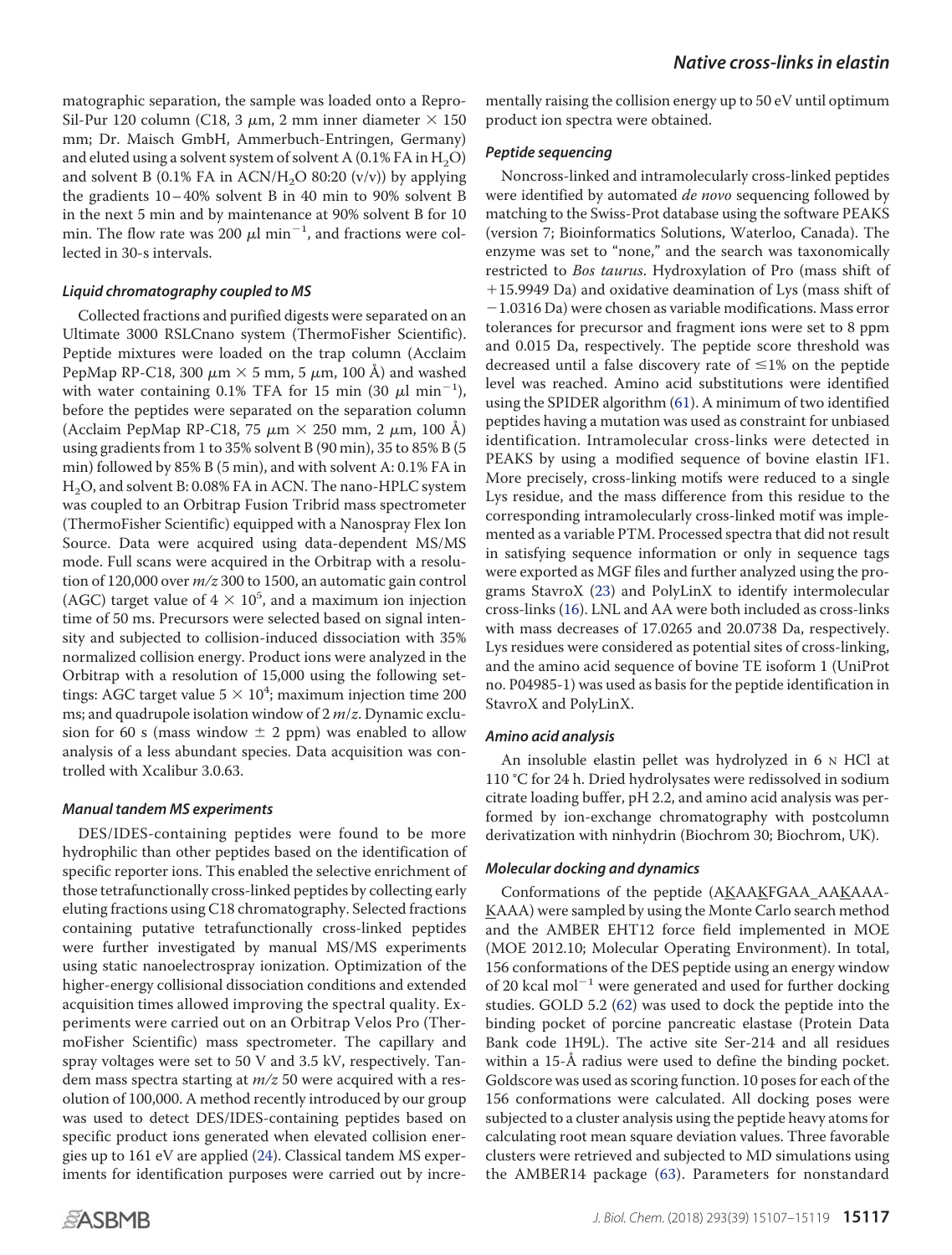# *Native cross-links in elastin*

amino acids, Lya and Lys residues connecting to form DES ring, were first prepared. The modified amino acids were built and energy-minimized using the HF/6-31G\* method. Then, parameter libraries of these residues were generated. Before performing the MD simulations, force field and charges for the DEScontaining peptides were assigned (AMBER03 force field for all standard amino acid residues and the extra-generated parameters for the nonstandard amino acid residues). Water (TIP3P model) and counter ions were then added and the protein– peptide complexes were energy-minimized [\(63\)](#page-12-29). MD simulations were performed at 310 K, and thus the temperature of the system was gradually increased from 0 to 310 K during the first few picoseconds. Then the temperature was kept at 310 K by applying Langevin dynamics with a collision frequency of 1  $ps^{-1}$ . In the final step, free MD simulation was carried out from 100 ps to 20 ns using the NPT ensemble, which means that a constant pressure was set at 1 bar, and the temperature was kept constant at 310 K. A time step of 2 fs with SHAKE algorithm was also applied. The Particle-Mesh-Ewald method was used for computing electrostatic interactions, whereas nonbonded interaction was calculated using a cutoff radius at 10 Å.

Author contributions—C. U. S. data curation; C. U. S., P. M., B. K. M., J. B., and W. S. formal analysis; C. U. S., B. K. M., J. B., and C. E. H. S. investigation; C. U. S., B. K. M., W. S., and C. E. H. S. visualization; C. U. S. and C. E. H. S. methodology; C. U. S. and C. E. H. S. writingoriginal draft; A. H. and C. E. H. S. supervision; A. H. and C. E. H. S. funding acquisition; A. H. and C. E. H. S. writing-review and editing; B. K. M. software; C. E. H. S. conceptualization; C. E. H. S. project administration.

Acknowledgment—We thank Dr. Christian Ihling (MLU Halle-Wittenberg) for assistance with MS measurements.

#### <span id="page-11-0"></span>**References**

- 1. Sage, H. (1982) Structure-function relationship in the evolution of elastin. *J. Invest. Dermatol.* **79,** Suppl. 1, 146s–153s Medline
- <span id="page-11-1"></span>2. Li, B., Alonso, D. O., Bennion, B. J., and Daggett, V. (2001) Hydrophobic hydration is an important source of elasticity in elastin-based biopolymers. *J. Am. Chem. Soc.* **123,** 11991–11998 CrossRef Medline
- <span id="page-11-2"></span>3. Rauscher, S., Baud, S., Miao, M., Keeley, F. W., and Pomès, R. (2006) Proline and glycine control protein self-organization into elastomeric or amyloid fibrils. *Structure* **14,** 1667–1676 CrossRef Medline
- <span id="page-11-3"></span>4. Tamburro, A. M., Bochicchio, B., and Pepe, A. (2003) Dissection of human tropoelastin: exon-by-exon chemical synthesis and related conformational studies. *Biochemistry* **42,** 13347–13362 CrossRef Medline
- <span id="page-11-4"></span>5. Clarke, A. W., Arnspang, E. C., Mithieux, S. M., Korkmaz, E., Braet, F., and Weiss, A. S. (2006) Tropoelastin massively associates during coacervation to form quantized protein spheres. *Biochemistry* **45,** 9989–9996 CrossRef Medline
- <span id="page-11-5"></span>6. Moon, H. J., Finney, J., Ronnebaum, T., and Mure, M. (2014) Human lysyl oxidase-like 2. *Bioorg. Chem.* **57,** 231–241 CrossRef Medline
- <span id="page-11-6"></span>7. Chung, M. I., Miao, M., Stahl, R. J., Chan, E., Parkinson, J., and Keeley, F. W. (2006) Sequences and domain structures of mammalian, avian, amphibian and teleost tropoelastins: clues to the evolutionary history of elastins. *Matrix Biol.* **25,** 492–504 CrossRef Medline
- <span id="page-11-7"></span>8. He, D., Chung, M., Chan, E., Alleyne, T., Ha, K. C., Miao, M., Stahl, R. J., Keeley, F. W., and Parkinson, J. (2007) Comparative genomics of elastin: sequence analysis of a highly repetitive protein. *Matrix Biol.* **26,** 524–540 CrossRef Medline
- <span id="page-11-8"></span>9. Franzblau, C., Faris, B., and Papaioannou, R. (1969) Lysinonorleucine. A new amino acid from hydrolysates of elastin. *Biochemistry* **8,** 2833–2837 CrossRef Medline
- <span id="page-11-9"></span>10. Lent, R. W., Smith, B., Salcedo, L. L., Faris, B., and Franzblau, C. (1969) Studies on the reduction of elastin. II. Evidence for the presence of  $\alpha$ -aminoadipic acid δ-semialdehyde and its aldol condensation product. Bio*chemistry* **8,** 2837–2845 CrossRef Medline
- <span id="page-11-10"></span>11. Francis, G., John, R., and Thomas, J. (1973) Biosynthetic pathway of desmosines in elastin. *Biochem. J.* **136,** 45–55 CrossRef Medline
- 12. Akagawa, M., Yamazaki, K., and Suyama, K. (1999) Cyclopentenosine, major trifunctional crosslinking amino acid isolated from acid hydrolysate of elastin. *Arch. Biochem. Biophys.* **372,** 112–120 CrossRef Medline
- <span id="page-11-11"></span>13. Nakamura, F., Yamazaki, K., and Suyama, K. (1992) Isolation and structural characterization of a new crosslinking amino acid, cyclopentenosine, from the acid hydrolysate of elastin. *Biochem. Biophys. Res. Commun.* **186,** 1533–1538 CrossRef Medline
- <span id="page-11-12"></span>14. Partridge, S. M., Elsden, D. F., and Thomas, J. (1963) Constitution of the cross-linkages in elastin. *Nature* **197,** 1297–1298 CrossRef Medline
- 15. Akagawa, M., and Suyama, K. (2000) Mechanism of formation of elastin crosslinks. *Connect. Tissue Res.* **41,** 131–141 CrossRef Medline
- <span id="page-11-13"></span>16. Heinz, A., Ruttkies, C. K., Jahreis, G., Schräder, C. U., Wichapong, K., Sippl, W., Keeley, F. W., Neubert, R. H., and Schmelzer, C. E. (2013) *In vitro* cross-linking of elastin peptides and molecular characterization of the resultant biomaterials. *Biochim. Biophys. Acta* **1830,** 2994–3004 CrossRef Medline
- <span id="page-11-14"></span>17. Kozel, B. A., Wachi, H., Davis, E. C., and Mecham, R. P. (2003) Domains in tropoelastin that mediate elastin deposition *in vitro* and *in vivo*. *J. Biol. Chem.* **278,** 18491–18498 CrossRef Medline
- <span id="page-11-15"></span>18. Schmelzer, C. E. H. (2016) in *Elastic Fiber Matrices: Biomimetic Approaches to Regeneration and Repair* (Ramamurthi, A., and Kothapalli, C. R., eds) pp. 1–30, CRC Press Boca Raton, FL
- <span id="page-11-16"></span>19. Rucker, R. B., and Murray, J. (1978) Cross-linking amino acids in collagen and elastin. *Am. J. Clin. Nutr.* **31,** 1221–1236 CrossRef Medline
- <span id="page-11-17"></span>20. Eyre, D. R., Paz, M. A., and Gallop, P. M. (1984) Cross-linking in collagen and elastin. *Annu. Rev. Biochem.* **53,** 717–748 CrossRef Medline
- <span id="page-11-18"></span>21. Brown-Augsburger, P., Tisdale, C., Broekelmann, T., Sloan, C., and Mecham, R. P. (1995) Identification of an elastin cross-linking domain that joins three peptide chains. Possible role in nucleated assembly. *J. Biol. Chem.* **270,** 17778–17783 CrossRef Medline
- <span id="page-11-19"></span>22. Baldock, C., Oberhauser, A. F., Ma, L., Lammie, D., Siegler, V., Mithieux, S. M., Tu, Y., Chow, J. Y., Suleman, F., Malfois, M., Rogers, S., Guo, L., Irving, T. C., Wess, T. J., and Weiss, A. S. (2011) Shape of tropoelastin, the highly extensible protein that controls human tissue elasticity. *Proc. Natl. Acad. Sci. U.S.A.* **108,** 4322–4327 CrossRef Medline
- <span id="page-11-20"></span>23. Götze, M., Pettelkau, J., Schaks, S., Bosse, K., Ihling, C. H., Krauth, F., Fritzsche, R., Kühn, U., and Sinz, A. (2012) StavroX-a software for analyzing crosslinked products in protein interaction studies. *J. Am. Soc. Mass Spectrom.* **23,** 76–87 CrossRef Medline
- <span id="page-11-21"></span>24. Schräder, C. U., Heinz, A., Majovsky, P., and Schmelzer, C. E. (2015) Fingerprinting desmosine-containing elastin peptides. *J. Am. Soc. Mass Spectrom.* **26,** 762–773 CrossRef Medline
- <span id="page-11-22"></span>25. Yeh, H., Ornstein-Goldstein, N., Indik, Z., Sheppard, P., Anderson, N., Rosenbloom, J. C., Cicila, G., Yoon, K., and Rosenbloom, J. (1987) Sequence variation of bovine elastin mRNA due to alternative splicing. *Coll. Relat. Res.* **7,** 235–247 CrossRef Medline
- <span id="page-11-23"></span>26. Raju, K., and Anwar, R. A. (1987) Primary structures of bovine elastin a, b, and c deduced from the sequences of cDNA clones. *J. Biol. Chem.* **262,** 5755–5762 Medline
- <span id="page-11-24"></span>27. Gerber, G. E., and Anwar, R. A. (1974) Structural studies on cross-linked regions of elastin. *J. Biol. Chem.* **249,** 5200–5207 Medline
- <span id="page-11-25"></span>28. Gerber, G. E., and Anwar, R. A. (1975) Comparative studies of the crosslinked regions of elastin from bovine ligamentum nuchae and bovine, porcine and human aorta. *Biochem. J.* **149,** 685–695 CrossRef Medline
- <span id="page-11-26"></span>29. Schmelzer, C. E., Getie, M., and Neubert, R. H. (2005) Mass spectrometric characterization of human skin elastin peptides produced by proteolytic digestion with pepsin and thermitase. *J. Chromatogr. A* **1083,** 120–126 CrossRef Medline